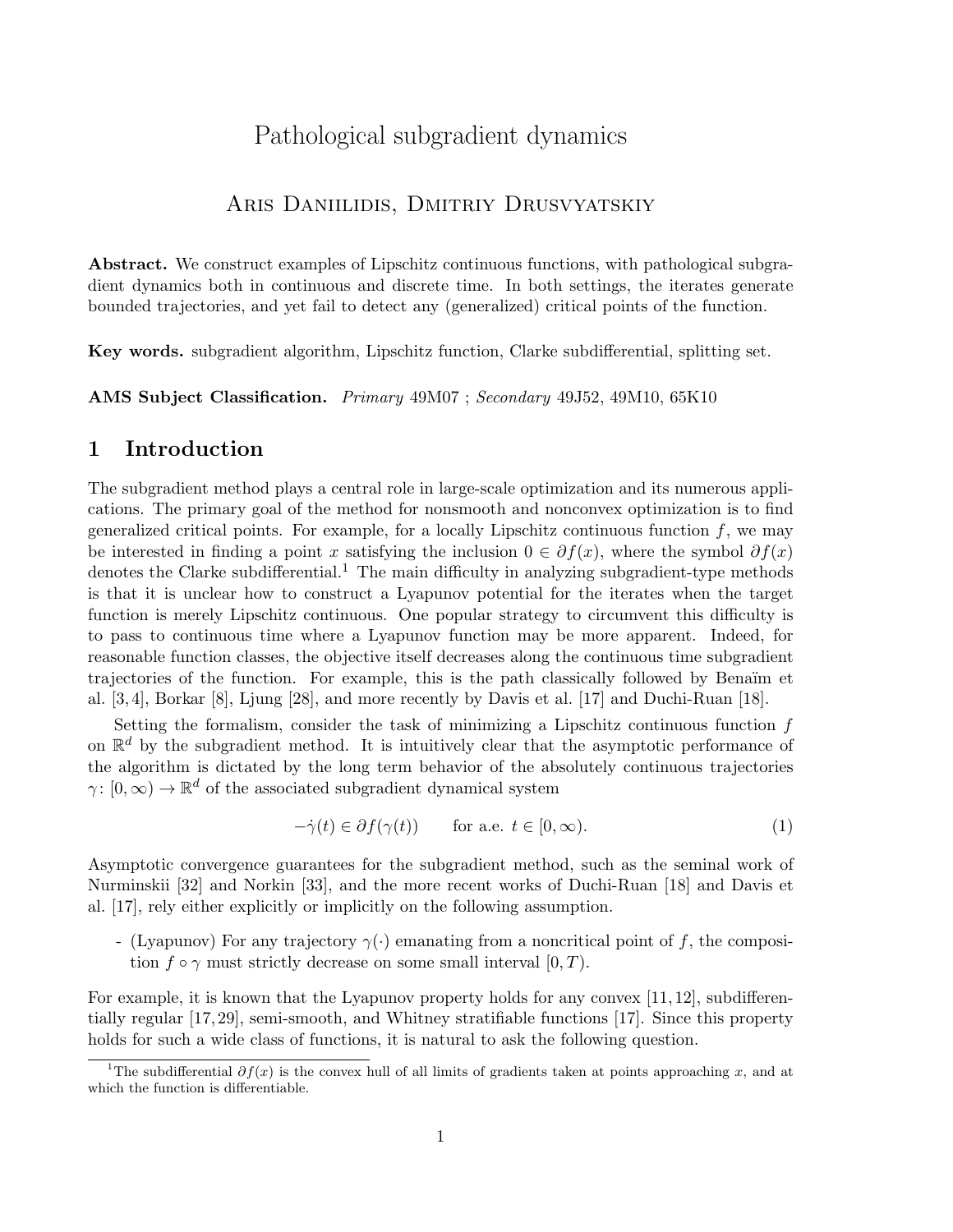– Is the Lyapunov property simply true *for all* Lipschitz continuous functions ?

In this work, we show that the answer is negative  $(c.f.$  Subsection 3.1). Indeed, the current work shows that the trajectories of the subgradient system (1) can exhibit surprising behavior that contrasts common intuition. As the first example, we construct (see Proposition 3) a Lipschitz continuous function  $f: \mathbb{R}^2 \to \mathbb{R}$  and a subgradient curve  $\gamma: [0, T) \to \mathbb{R}^2$  emanating from a non-critical point  $\gamma(0)$ , such that  $f \circ \gamma$  increases  $\alpha$ -linearly:

$$
f(\gamma(t)) - f(\gamma(0)) \ge \alpha t
$$
, for all  $t \in [0, T]$ .

In particular, the Lyapunov property clearly fails. Our second example presents a Lipschitz function  $f: \mathbb{R}^4 \to \mathbb{R}$  and a *periodic* subgradient curve  $\gamma: [0, \infty) \to \mathbb{R}^d$  that contains no critical points of f. In particular, the limiting set of the trajectory  $\gamma(.)$  is disjoint from the set of critical points of the function  $f$  (see Theorem 5 in Subsection 3.2). Our final example returns to the discrete subgradient method with the usual nonsummable but square summable stepsize. We construct a Lipschitz function  $f: \mathbb{R}^4 \to \mathbb{R}$ , for which the subgradient iterates form a limit cycle that is disjoint from the critical point set of  $f(c.f.$  Subsection 3.3). Thus the method fails to find any critical points of the constructed function.

The examples we construct are built from so-called "interval splitting sets" (Definition 1). These are the subsets of the real line, whose restriction to any interval is neither zero- nor fullmeasure. Splitting sets have famously been used by Ekeland-Lebourg [20] and Rockafellar [36] to construct a pathological Lipschitz function, for which the Clarke subdifferential is the unit interval  $\partial f^{\circ} = [-1, 1]$  everywhere. Later, it was shown that functions with such pathologically large subdifferentials are topologically [10] and algebraically generic [16] (see Section 2). Notice the function above does not directly furnish a counterexample to the Lyapunov property, since every point in its domain is critical. Nonetheless, in this work, we borrow the general idea of using splitting sets to define Lipschitz functions with large Clarke subdifferentials. The pathological subgradient dynamics then appear by an adequate selection of subgradients that yields a smooth vector field with simple dynamics. It is worthwhile to note that in contrast to the aforementioned works, the functions we construct trivially satisfy the conclusion of the Morse-Sard theorem: the set of the Clarke critical values has zero measure.

Although this work is purely of theoretical interest, it does identify a limitation of the subgradient method and the differential inclusion approach in nonsmooth and nonconvex optimization. In particular, this work supports the common practice of focusing on alternative techniques (e.g. smoothing [23, 31], gradient sampling [13]) or explicitely targeting better behaved function classes (e.g. weakly convex [1, 32, 37, 38], amenable [34], prox-regular [35], generalized differentiable [22, 30, 33], semi-algebraic [7, 25, 26]).

### 2 Notation

Throughout, we let  $\mathbb{R}^d$  denote the standard d-dimensional Euclidean space with inner product  $\langle \cdot, \cdot \rangle$  and the induced norm  $||x|| = \sqrt{\langle x, x \rangle}$ . The symbol B will stand for the closed unit ball in  $\mathbb{R}^d$ . For any set  $A \subset \mathbb{R}^d$ , we let  $\chi_A$  denote the function that evaluates to one on A and to zero elsewhere. Throughout, we let  $m(\cdot)$  denote the Lebesgue measure in  $\mathbb{R}$ .

A function  $f: \mathcal{U} \to \mathbb{R}$ , defined on an open set  $\mathcal{U} \subset \mathbb{R}^d$ , is called *Lipschitz continuous* if there exists a real  $L > 0$  such that the estimate holds:

$$
|f(x) - f(y)| \le L||x - y|| \qquad \forall x, y \in \mathcal{U}.
$$
 (2)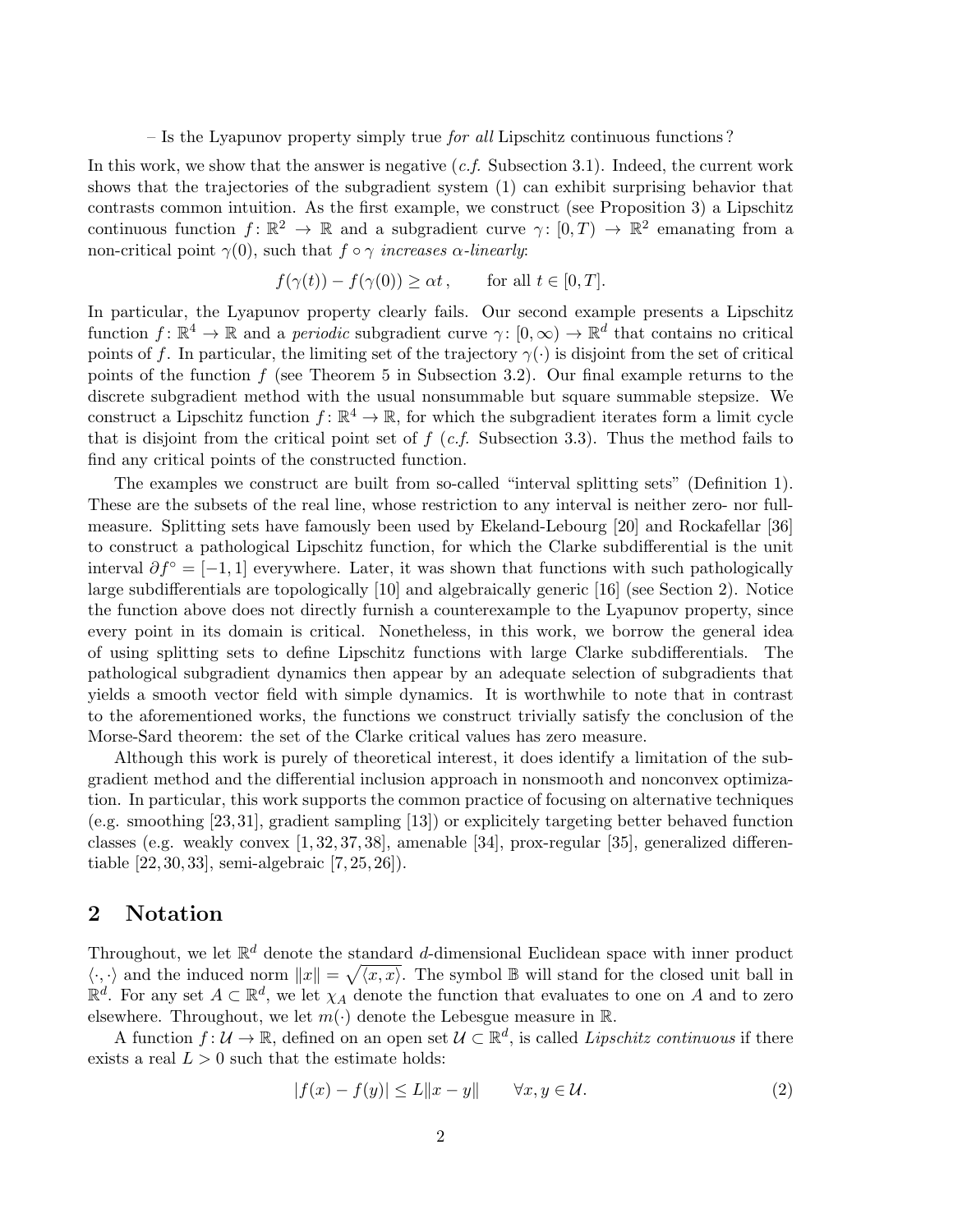The infimum of all constants  $L > 0$  satisfying (2) is called the Lipschitz modulus of f and will be denoted by  $||f||_{\text{Lip}}$ . For any Lipschitz continuous function f, we let  $\mathcal{D}_f \subset \mathcal{U}$  denote the set of points where f is differentiable. The classical Rademacher's theorem guarantees that  $\mathcal{D}_f$  has full Lebesgue measure in U. The Clarke subdifferential of f at x is then defined to be the set

$$
\partial f(x) := \text{conv}\left\{\lim_{k \to \infty} \nabla f(x_k) : x_k \to x \text{ and } \{x_k\} \subset \mathcal{D}_f\right\},\tag{3}
$$

where the symbol, conv, denotes the convex hull operation. It is important to note that in the definition, the set  $\mathcal{D}_f$  can be replaced by any full-measure subset  $\mathcal{D} \subset \mathcal{D}_f$ ; see [14, Chapter 2] for details. It is easily seen that  $\partial f(x)$  is a nonempty convex compact set, whose elements are bounded in norm by  $||f||_{\text{Lip}}$ . A point x is called *(Clarke) critical* if the inclusion  $0 \in \partial f(x)$  holds. We will denote the set of all critical points of f by Crit(f). A real number  $r \in \mathbb{R}$  is called a critical value of f whenever there exists some point  $x \in \text{Crit}(f)$  satisfying  $f(x) = r$ .

Though the definition of the Clarke subdifferential is appealingly simple, the behavior of the (set-valued) map  $x \rightrightarrows \partial f(x)$  can be quite pathological; e.g. [9, 15, 19]. For example, there exists a 1-Lipschitz function  $f: \mathbb{R} \to \mathbb{R}$  having maximal possible subdifferential  $\partial f(x) = [-1, 1]$ at every point on the real line. The first example of such Clarke-saturated functions appears in [20, Proposition 1.9], and is based on interval splitting sets.

**Definition 1** (Splitting set). A measurable set  $A \subseteq \mathbb{R}$  is said to *split intervals* if for every nonempty interval  $I \subset \mathbb{R}$  it holds

$$
0 < m(A \cap I) < m(I),\tag{4}
$$

where m denotes the Lebesgue measure.

The first definition and construction of a splitting set goes back to [27], while the first examples of Clarke saturated functions can be found in [20,36]. The basic construction proceeds as follows. For any fixed set  $A \subseteq \mathbb{R}$  that split intervals, define the univariate function

$$
f(t) = \int_0^t \chi_A(\tau) - \chi_{A^c}(\tau) d\tau \quad \text{for all } t \in \mathbb{R}.
$$

An easy computation shows the f is Clarke saturated, namely  $\partial f(t) = [-1,1]$  for all  $t \in \mathbb{R}$ . We will use this observation throughout. Famously, the papers [9, 10] established that, for the uniform topology, a "generic" Lipschitz function (in the Baire sense) is Clarke saturated. Although Clarke-saturation is not generic under the  $\|\cdot\|_{\text{Lip}}$ -topology, it has been recently proved in [16] that the set of Clarke-saturated functions contains a nonseparable Banach space.<sup>2</sup> We refer to  $[2, 5, 6, 21]$  for recent results on the topic.

### 3 Main results

In this section we construct the three pathological examples announced in the introduction. Our first example will make use of a splitting set that satisfies an auxiliary property. The construction is summarized in Lemma 2. The proof is essentially standard, and therefore we have placed it in the Appendix.

<sup>&</sup>lt;sup>2</sup>Consequently, in the notation of  $[24]$ , the set of Clarke-saturated functions is "spaceable". Moreover, if we endow the space of Lipschitz continuous functions with the  $\|\cdot\|_{\text{Lip}}$ -seminorm, the space of pathological functions contains an isometric copy of  $\ell^{\infty}$ .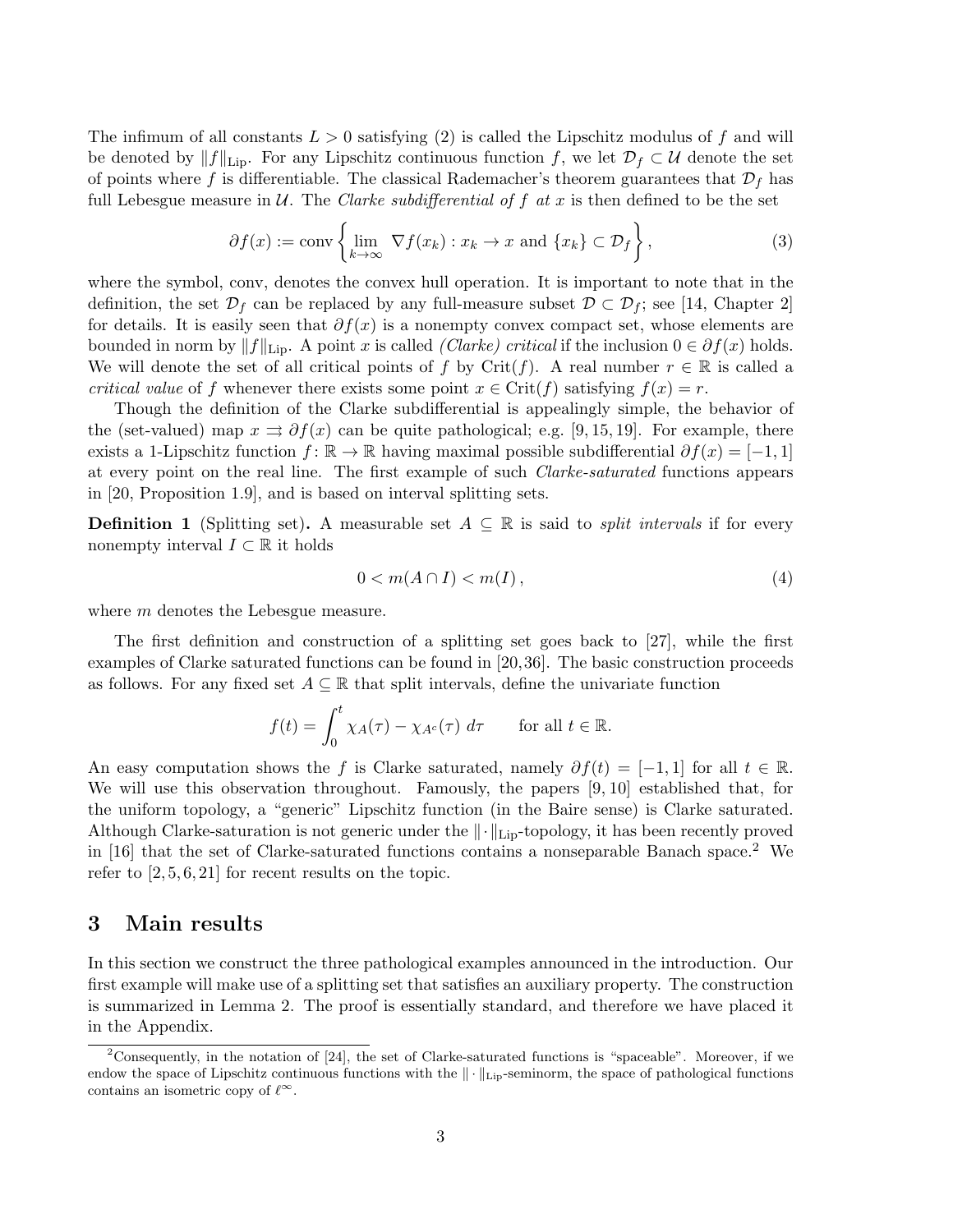**Lemma 2** (Controlled splitting). For every  $\lambda \in (\frac{1}{2})$  $(\frac{1}{2}, 1)$ , there exists a measurable set  $A \subset \mathbb{R}$  that splits intervals and satisfies:

$$
m(A \cap [0, t]) \ge \lambda t, \quad \text{for every } t > 0. \tag{5}
$$

#### 3.1 Nondecreasing subgradient trajectories

The following proposition answers to the negative the first question of the introduction, revealing that the Lyapunov property for a subgradient trajectory may fail.

**Proposition 3** (Linear increase along orbits). Let  $\alpha > 0$  be arbitrary. Then, there exists a Lipschitz continuous function  $f: \mathbb{R}^2 \to \mathbb{R}$  and a subgradient orbit  $\gamma : [0, +\infty) \to \mathbb{R}^d$  emanating from a noncritical point, meaning

$$
\begin{cases}\n-\dot{\gamma}(t) \in \partial f(\gamma(t)) \text{ for a.e. } t \in [0, +\infty), \\
\gamma(0) \notin \text{Crit}(f)\n\end{cases} \tag{6}
$$

and satisfying the linear increase guarantee

$$
f(\gamma(t)) - f(\gamma(0)) \ge \alpha t
$$
, for every  $t \in [0, +\infty)$ .

**Proof.** According to Lemma 2, there exists a constant  $\lambda > \frac{1}{2}$  and a set  $A \subset \mathbb{R}$  satisfying (5). Define the constant  $\mu := \sqrt{\frac{\alpha+1}{2\lambda-1}}$  and define the function  $f: \mathbb{R}^2 \to \mathbb{R}$  by

$$
f(x,y) := -x + \mu \int\limits_0^y \left( \chi_A(\tau) - \chi_{A^c}(\tau) \right) d\tau.
$$

It is easily seen that  $f$  is Lipschitz continuous and the Clarke subdifferential of  $f$  is given by

$$
\partial f(x, y) = \{-1\} \times [-\mu, \mu],
$$
 for every  $(x, y) \in \mathbb{R}^2$ .

Notice that  $\partial f(x, y)$  contains the direction  $u = -(1, \mu)$  at every point  $(x, y)$ . Taking into account Crit(f) =  $\emptyset$ , we deduce that the curve  $\gamma(t) = -tu = (t, \mu t)$  satisfies the system (6). Moreover, we have the estimate

$$
f(\gamma(t)) = f(t, \mu t) = -t + \mu \left( m(A \cap [0, \mu t]) - m(A^c \cap [0, \mu t]) \right) \ge ((2\lambda - 1)\mu^2 - 1) t \ge \alpha t.
$$

The proof is complete.  $\Box$ 

#### 3.2 (Periodic) subgradient orbits without critical points

Next, we present the second example announced in the introduction, namely a Lipschitz continuous function along with a periodic subgradient curve that contains no critical points of the function. We begin with the following intermediate construction. Henceforth, the symbol  $\mathbb{B}_{\infty}$ will denote the closed unit  $\ell_{\infty}$ -ball in  $\mathbb{R}^{d}$ , and i will denote the imaginary unit.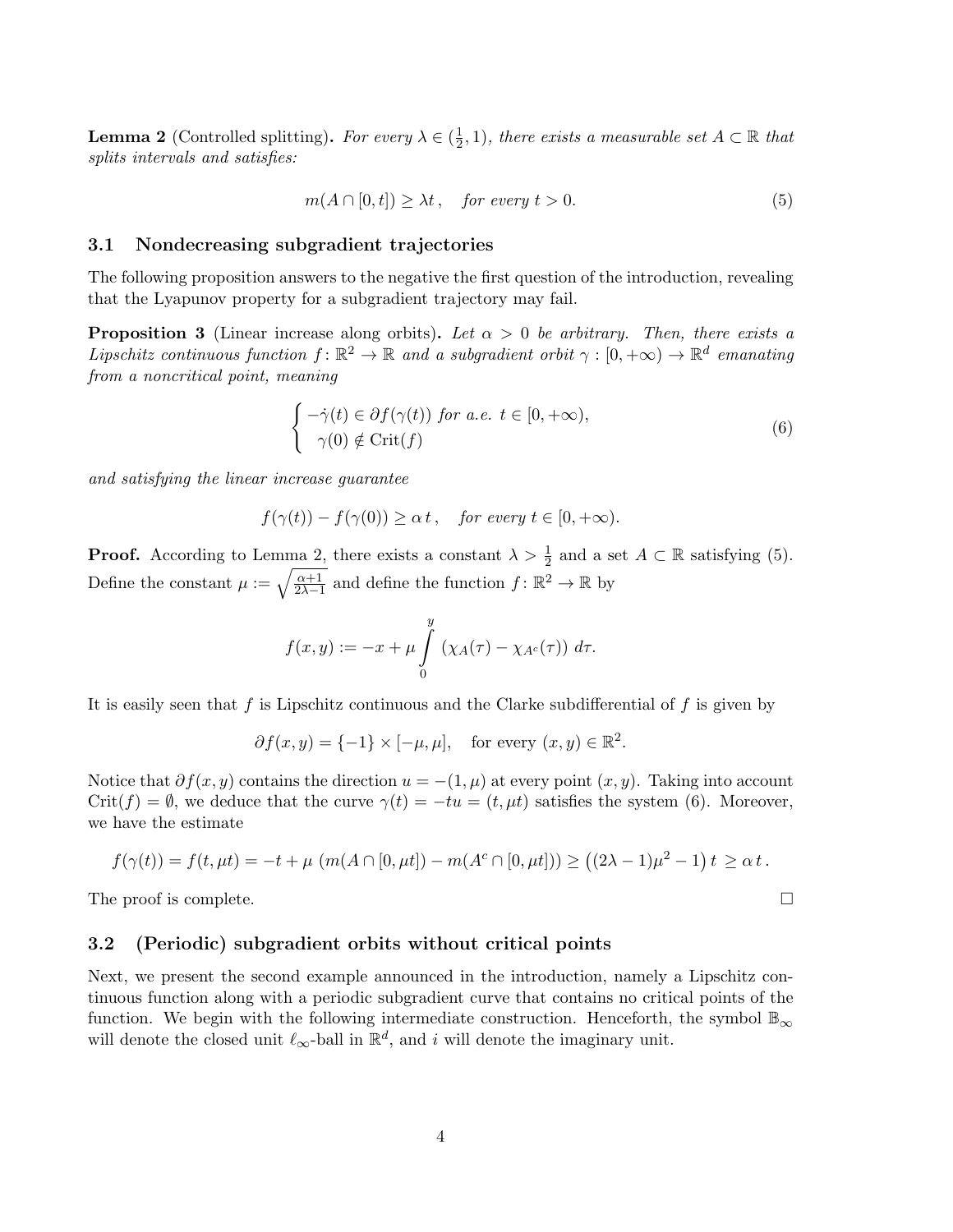**Theorem 4.** Fix an arbitrary real  $M > 0$  and  $b \in (0, \frac{M}{2})$  $\frac{M}{2}$ ), and let  $A \subset \mathbb{R}$  be a measurable subset that splits intervals. Define the function  $\Phi: \mathbb{R}^2 \to \mathbb{R}$  by

$$
\Phi(x,y) := xy + M \int\limits_{0}^{y} (\chi_A(\tau) - \chi_{A^c}(\tau)) d\tau.
$$

Then the following are true:

- (i). The function  $\Phi$  is 2M-Lipschitz continuous when restricted to the ball  $b\mathbb{B}_{\infty}$ .
- (ii). Equality holds:  $b\mathbb{B}_{\infty} \cap \mathrm{Crit}(\Phi) = [-b, b] \times \{0\}.$
- (iii). For any real  $r < b$  and  $\theta \in \mathbb{R}$ , the curve  $\gamma(t) = re^{i(t+\theta)}$  is a subgradient orbit of  $\Phi$ , that is  $-\dot{\gamma}(t) \in \partial \Phi(\gamma(t))$  for all  $t > 0$ .

Proof. The standard sum rule yields the expression for the subdifferential

$$
\partial \Phi(x, y) = \{ (y, x + h) : h \in [-M, M] \}, \quad \text{for all } (x, y) \in \mathbb{R}^2 \tag{7}
$$

The first claim then follows immediately by noting

$$
\max_{(x,y)\in b\mathbb{B}_{\infty}}\max_{v\in\partial\Phi(x,y)}\|v\|\leq 2M.
$$

The second claim also follows immediately from the expression (7). Next, for any  $(x, y) \in b\mathbb{B}_{\infty}$ we can take  $h = -2x$  in (7), yielding the selection  $(-y, x) \in -\partial \Phi(x, y)$ . Thus the inclusion  $\dot{\gamma} \in -\partial \Phi(\gamma)$  holds as long as the curve  $\gamma(t) = (x(t), y(t))$  satisfies the ODE

$$
\dot{x}(t) = -y(t), \quad \dot{y}(t) = x(t) \qquad \forall t.
$$
\n
$$
(8)
$$

Clearly, the curve  $\gamma(t) := re^{i(t+\theta)}$  indeed satisfies (8).

Thus Theorem 4 provides an example of a periodic subgradient curve  $\gamma(\cdot)$  for a Lipschitz continuous function  $\Phi: \mathbb{R}^d \to \mathbb{R}$ . The deficiency of the construction is that  $\gamma$  does pass through some critical points of  $f$ . We will now see that by doubling the dimension, we can ensure that the periodic curve never passes through the critical point set.

Theorem 5. (Periodic subgradient orbits without critical points) There exists a Lipschitz continuous function  $f: U \longrightarrow \mathbb{R}$ , defined on an open set  $U \subset \mathbb{R}^4$ , and a periodic analytic curve  $\gamma: \mathbb{R} \to \mathcal{U}$ , satisfying

$$
\dot{\gamma}(t) \in -\partial f(\gamma(t)) \quad \forall t \qquad and \qquad \text{Im}(\gamma) \cap \text{Crit}(f) = \emptyset.
$$

**Proof.** Let M, b, A, and  $\Phi$  be as defined in Theorem 4. Set  $\mathcal{U} := bB_{\infty} \times bB_{\infty}$  and define the function

$$
\begin{cases}\nf: \mathcal{U} \to \mathbb{R} \\
f(x_1, x_2, x_3, x_4) = \Phi(x_1, x_2) + \Phi(x_3, x_4)\n\end{cases} \tag{9}
$$

It follows easily from Theorem 4 that the critical point set is given by

$$
Crit(f) = \{ (x_1, 0, x_3, 0) : \max\{|x_1|, |x_3|\} \le b \}.
$$
\n(10)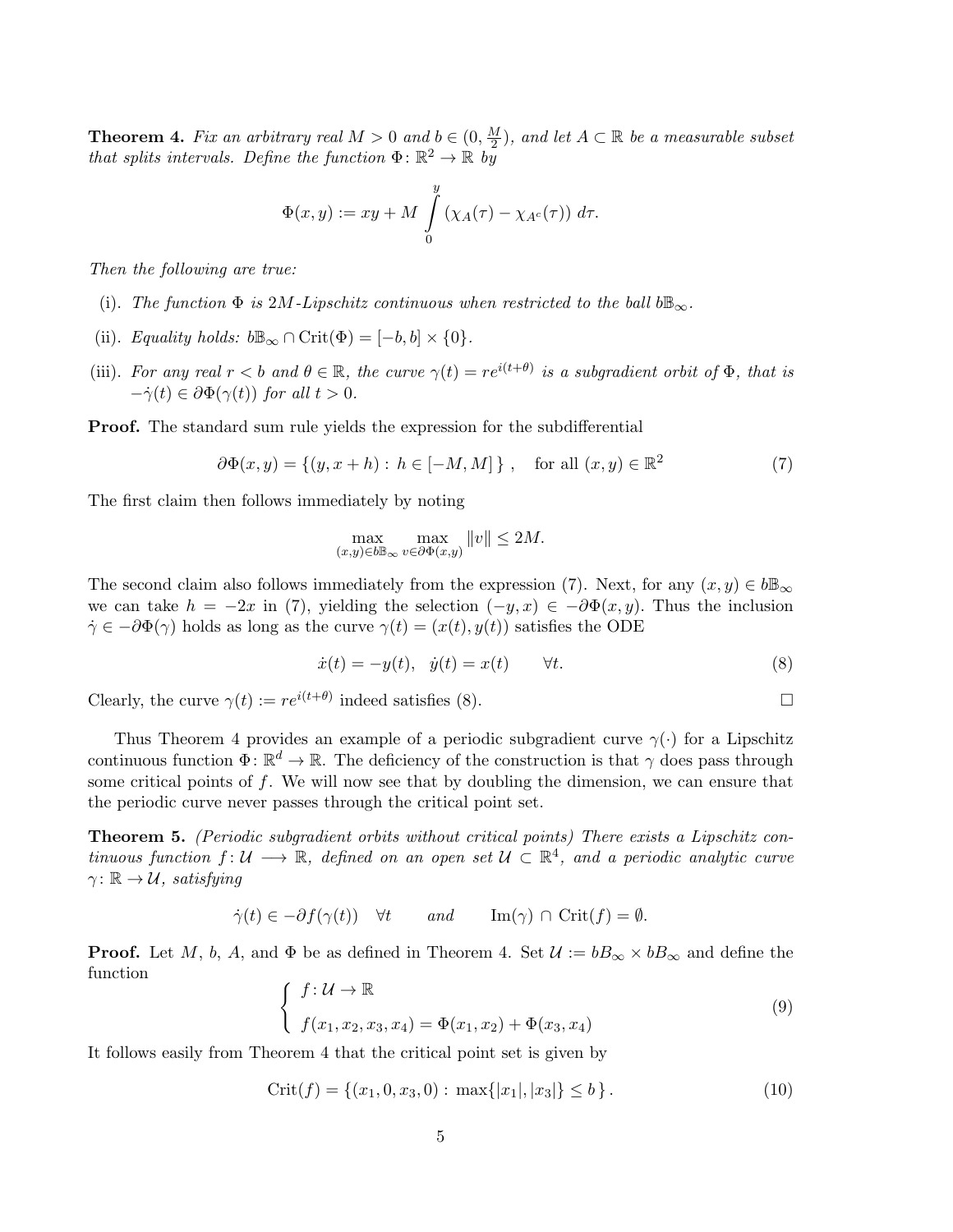

Figure 1: Subgradient curve  $\gamma(\cdot)$  generated by f is depicted in black; the set of critical points of f is depicted in red. The picture on the left shows the projection of  $\gamma$  onto the coordinate  $(x_1, x_2)$ , while the picture on the right shows the projection of  $\gamma$  onto the coordinate  $(x_3, x_4)$ .

Define the curve  $\gamma: \mathbb{R} \to \mathcal{U}$  by  $\gamma(t) = \frac{b}{2} \left( e^{it}, e^{i(t+\frac{\pi}{2})} \right)$ . Theorem 4 immediately guarantees the inclusion  $\dot{\gamma}(t) \in -\partial f(\gamma(t))$  for all  $t \in \mathbb{R}$ , while the expression (10) implies Im( $\gamma$ )  $\cap$  Crit( $f$ ) =  $\emptyset$ . See Figure 1 for an illustration.

It is worthwhile to note that the function f in Theorem 5 trivially satisfies the conclusion of the Morse-Sard theorem, since  $f(\text{Crit}(f)) = \{0\}.$ 

#### 3.3 Subgradient sequences without reaching critical points

We next present the final example announced in the introduction. We exhibit a Lipschitz continuous function f such that the subgradient method, which can access f only by querying sugradients, fails to detect critical points in any sense, under any choice of (nonsummable, square summable) steps  $\{t_n\}_{n\geq 1}$ . As the initial attempt at the construction, one may try applying the subgradient method to the function  $f$  constructed in Theorem 5, since it has periodic subgradient orbits in continuous time. The difficulty is that when applied to this function, the subgradient iterates (in discrete time) quickly grow unbounded. Therefore, as part of the construction, we will modify the function f from Theorem 5 by exponentially damping its slope.

**Theorem 6** (Subgradient method does not detect critical points). There exists a Lipschitz continuous function  $f: \mathbb{R}^4 \to \mathbb{R}$ , a subgradient selection  $G(X) \in \partial f(X)$ , and initial condition  $\bar{X} \in \mathbb{R}^4$  such that

for every sequence 
$$
\{t_n\}_n \subset (0, +\infty)
$$
 with  $\sum_{n\geq 1} t_n = +\infty$  and  $\sum_{n\geq 1} t_n^2 < +\infty$  (11)

the subgradient algorithm

$$
\begin{cases} X_{n+1} = X_n - t_n G(X_n), \\ X_1 = \bar{X} \end{cases}
$$
\n(12)

generates a bounded sequence  $\{X_n\}_{n\geq 1}$  whose accumulation points do not meet Crit(f).

**Proof.** Let us first define the function  $\rho : \mathbb{R}^2 \to \mathbb{R}$  by

$$
\rho(x,y) = \exp(-y^2) \int_0^x \exp(-\tau^2) d\tau,
$$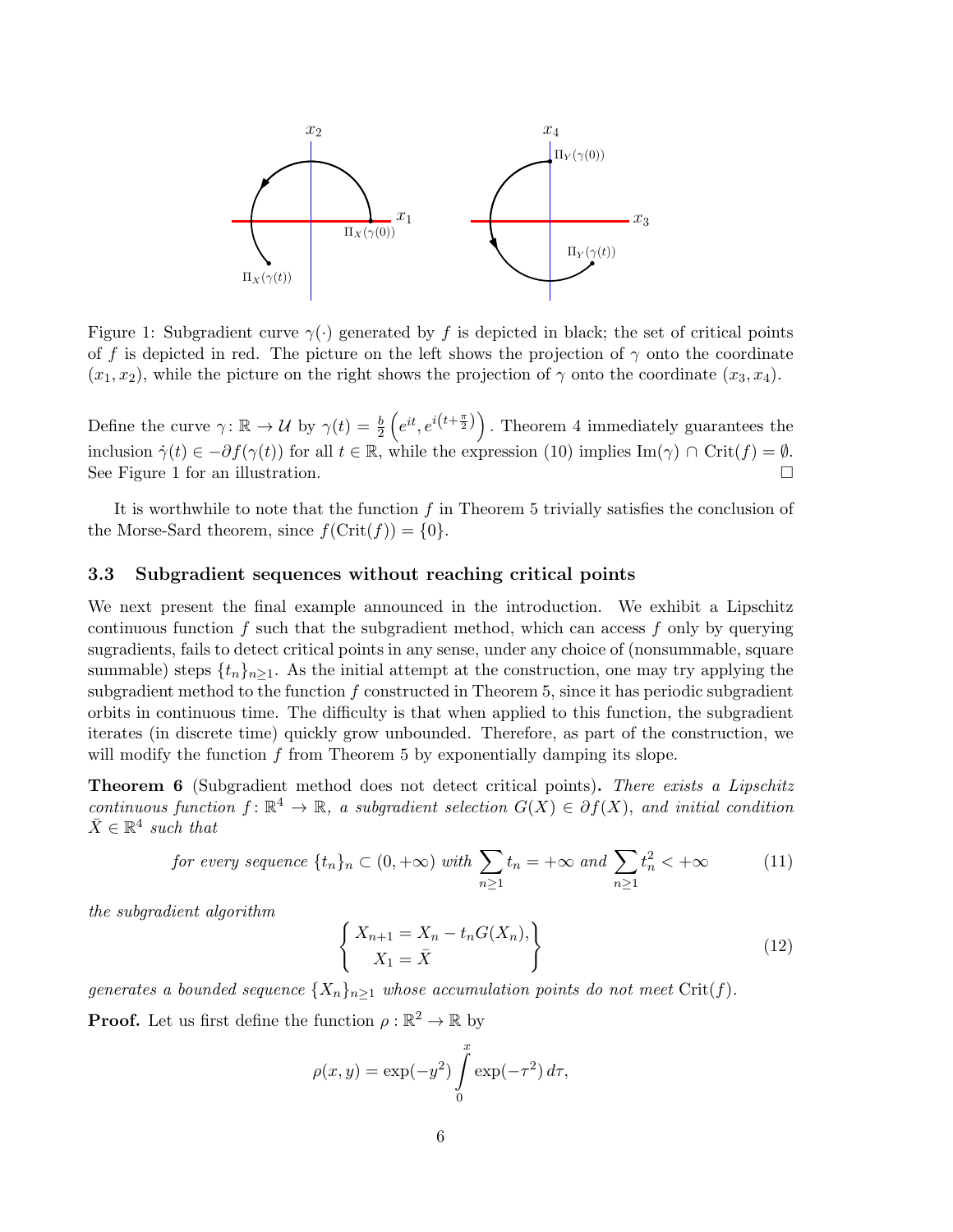and notice that

$$
\nabla \rho(x, y) = \left( e^{-(x^2 + y^2)}, -2y \cdot \rho(x, y) \right).
$$

Then for  $\delta > 0$  and  $M \geq \frac{\delta}{2}$  $\frac{\delta}{2}(\sqrt{\pi}+1)$ , define the function  $\phi: \mathbb{R}^2 \to \mathbb{R}$  by

$$
\phi(x,y) := \delta y \rho(x,y) + M \int\limits_0^y (\chi_A(\tau) - \chi_{A^c}(\tau)) d\tau.
$$
 (13)

A straightforward calculation shows that  $\phi$  is Lipschitz continuous and its Clarke subdifferential is given by

$$
\partial \phi(x,y) = \left\{ \delta y \, e^{-(x^2 + y^2)} \right\} \times \left\{ \left( \delta (1 - 2y^2) \, e^{-y^2} \int_0^x e^{-\tau^2} d\tau \right) + [-M, M] \right\} . \tag{14}
$$

It follows from (14) that a point  $(x, y) \in \mathbb{R}^2$  is Clarke critical for  $\phi$  if and only if  $y = 0$ , that is

$$
Crit(\phi) = \mathbb{R} \times \{0\}.
$$

We claim that for every  $(x, y) \in \mathbb{R}^2$ , we have

$$
g(x, y) := \delta e^{-(x^2 + y^2)} (y, -x) \in \partial \phi(x, y).
$$
 (15)

 $\overline{\phantom{a}}$  $\overline{\phantom{a}}$ I I  $\overline{\phantom{a}}$  $\overline{\phantom{a}}$ 

To see this, denoting by  $\pi_2 : \mathbb{R}^2 \to \mathbb{R}$  the projection to the second coordinate, we observe:

$$
\left| \pi_2(g(x,y)) - \delta (1 - 2y^2) e^{-y^2} \int_0^x e^{-\tau^2} d\tau \right| = \delta e^{-y^2} \left| (1 - 2y^2) \int_0^x e^{-\tau^2} d\tau - x e^{-x^2} \right|
$$
  

$$
\leq \delta e^{-y^2} |1 - 2y^2| \cdot \frac{\sqrt{\pi}}{2} + |x| e^{-x^2}
$$
  

$$
< \delta \cdot \frac{\sqrt{\pi}}{2} + \frac{1}{2} \leq M.
$$

Notice that the integral curves of the above vector field

$$
(\dot{x}, \dot{y}) = g(x, y) = \delta e^{-(x^2 + y^2)} (y, -x)
$$

are the homocentric cycles  $x^2 + y^2 = r^2$  for any  $r \ge 0$ .

Consider now applying a subgradient method to  $\phi$ . Namely, let  $\gamma_n := (x_n, y_n)$  and consider the subgradient sequence

$$
\gamma_{n+1} = \gamma_n - t_n g_n,\tag{16}
$$

where we set  $g_n := g(x_n, y_n) \in \partial f(x_n, y_n)$ . Then the norms  $r_n := ||\gamma_n||$  satisfy

$$
||g_n|| = \delta r_n e^{-r_n^2} \le \frac{\delta}{\sqrt{2e}}.
$$
\n(17)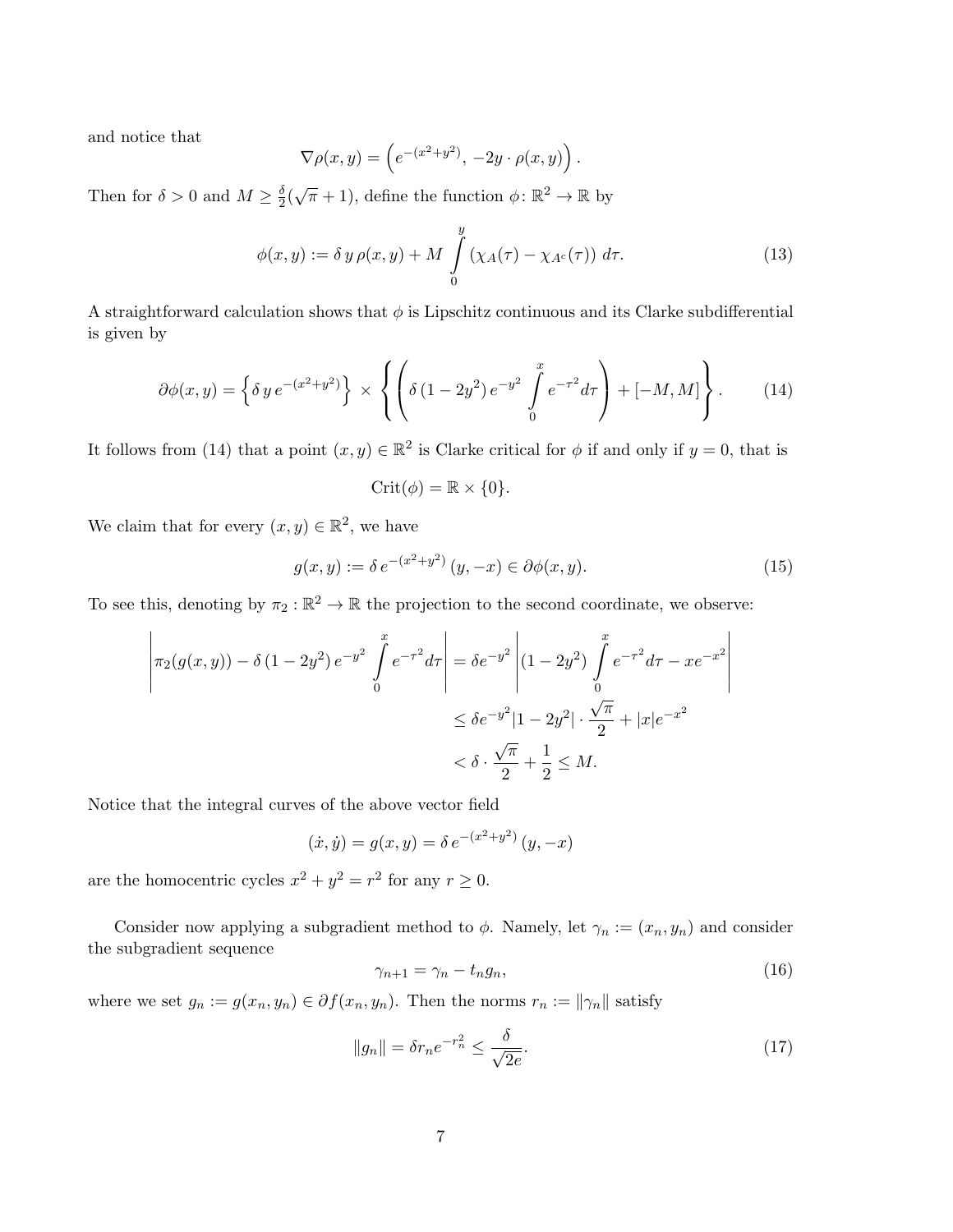Since  $g_n$  is tangent at  $\gamma_n$  to the homocentric cycle centered at 0 with radius  $r_n$ , we deduce easily from (16) that the sequence  $\{r_n\}_{n\geq 1}$  is strictly increasing. On the other hand, by Pythagoras theorem and (17) we deduce:

$$
r_{n+1}^2 = r_n^2 + t_n^2 \|g_n\|^2 \le r_n^2 + \left(\frac{\delta^2}{2e}\right) t_n^2
$$

and by induction

$$
r_{n+1}^2 \le r_1^2 + \left(\frac{\delta^2}{2e}\right) \sum_{n\ge 1} t_n^2 < +\infty.
$$

Therefore,  $\{r_n\}_{n>1}$  is bounded and the sequence  $\gamma_n := (x_n, y_n)$  has accumulation points.

The proof is not yet complete, since in principle, the accumulation points of the sequence  $(x_n, y_n)$  may be critical. To eliminate this possibility, we proceed as in the proof of Theorem 5 by doubling the dimension. Namely, define the function

$$
\begin{cases}\nf: \mathbb{R}^4 \to \mathbb{R} \\
f(x, y, z, w) = \phi(x, y) + \phi(z, w)\n\end{cases}
$$
\n(18)

and observe that  $f$  is Lipschitz continuous and equality holds:

$$
Crit(f) = \mathbb{R} \times \{0\} \times \mathbb{R} \times \{0\}.
$$

We shall now prescribe a subgradient selection:

$$
G(x, y, z, w) = (g(x, y), g(z, w)) \in \partial f(x, y, z, w), \tag{19}
$$

where  $g(\cdot, \cdot)$  is defined in (15). Let us also prescribe the initial condition

$$
X_1 \equiv \bar{X} = (1, 0, 0, 1) \in \mathbb{R}^4.
$$

Then (12) generates a bounded sequence

$$
X_n := (x_n, y_n, z_n, w_n) \quad \text{with} \quad G_n := G(X_n) \in \partial f(X_n)
$$

which splits in  $\mathbb{R}^2 \times \mathbb{R}^2$  as follows:

$$
X_n = (\gamma_n, \tilde{\gamma}_n), G_n = (g_n, \tilde{g}_n) \in \partial f(X_n)
$$
 with  $\gamma_n := (x_n, y_n)$  and  $\tilde{\gamma}_n := (z_n, w_n)$ 

such that

$$
\left\{\begin{array}{c}\gamma_{n+1} = \gamma_n - t_n g_n\\ g_n \in \partial \phi(\gamma_n)\end{array}\right\} \quad \text{and} \quad \left\{\begin{array}{c}\tilde{\gamma}_{n+1} = \tilde{\gamma}_n - t_n \tilde{g}_n\\ \tilde{g}_n \in \partial \phi(\tilde{\gamma}_n)\end{array}\right\},\tag{20}
$$

respectively. Thanks to the initial condition, for every  $n \geq 1$  the vector  $\tilde{\gamma}_n$  is a  $\frac{\pi}{2}$ -rotation of the vector  $\gamma_n$ . Taking into account this rotational symmetry we deduce that all limit points of  ${X_n}_{n\geq 1}$  lie outside of Crit(f).

It is worthwhile to note again that the function  $f$  in Theorem 6 trivially satisfies the conclusion of the Morse-Sard theorem, since  $f(\text{Crit}(f)) = \{0\}.$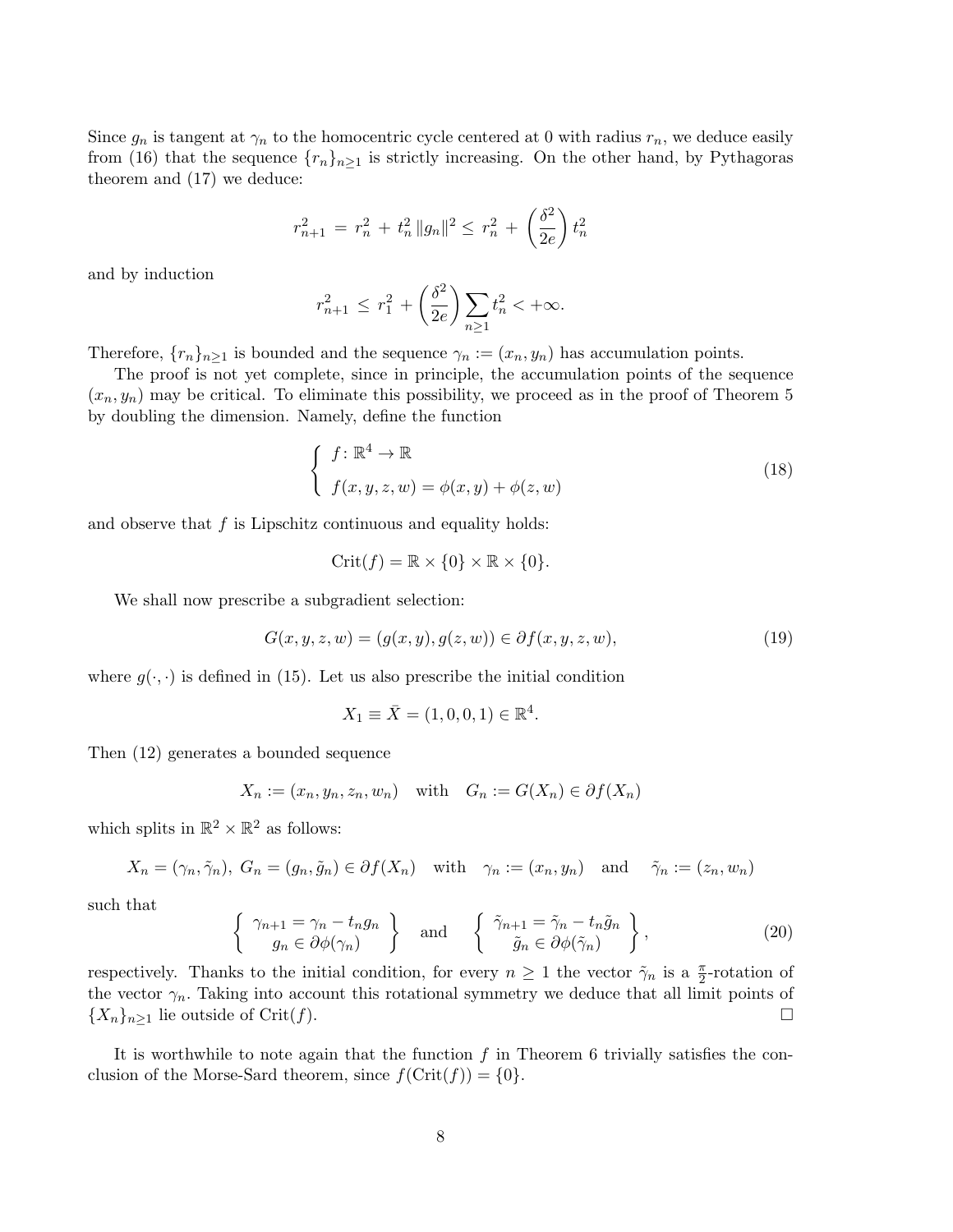Acknowledgments. A major part of this work was done during a research visit of the first author to the University of Washington (July 2019). This author thanks the host institute for hospitality. The first author's research has been supported by the grants CMM-AFB170001, FONDECYT 1171854 (Chile) and PGC2018-097960-B-C22, MICINN (Spain) and ERDF (EU). The research of the second author has been supported by the NSF DMS 1651851 and CCF 1740551 awards.

## References

- [1] P. Albano and P. Cannarsa, Singularities of semiconcave functions in Banach spaces. In Stochastic analysis, control, optimization and applications, Systems Control Found. Appl., pages 171–190. Birkh¨auser Boston, Boston, MA, 1999.
- [2] R. Aron, V. Gurariy, J. Seoane, Lineability and spaceability of sets of functions on  $\mathbb{R}$ , Proc. Amer. Math. Soc. 133 (2005), 795–803.
- [3] M. BENAÏM, J. HOFBAUER, AND S. SORIN, Stochastic approximations and differential inclusions. SIAM J. Control Optim. 44 (2005), 328–348.
- [4] M. BENAÏM, J. HOFBAUER, AND S. SORIN, Stochastic approximations and differential inclusions. II. Applications. Math. Oper. Res., 31 (2006), 673–695.
- [5] L. Bernal-Gonzalez, M. Ordonez-Cabrera, Lineability criteria with applications, J. Funct. Anal. 266 (2014), 3997–4025.
- [6] L. Bernal-Gonzalez, D. Pellegrino, J. Seoane-Sepulveda, Linear subsets of nonlinear sets in topological vector spaces, Bull. Amer. Math. Soc. 51 (2014), 71–130.
- [7] J. Bolte, A. Daniilidis, A. S. Lewis, M. Shiota, Clarke subgradients of stratifiable functions, SIAM J. Optim. 18 (2007), 556–572.
- [8] V. S. BORKAR, Stochastic approximation. Cambridge University Press, Cambridge; Hindustan Book Agency, New Delhi, 2008. A dynamical systems viewpoint.
- [9] J. Borwein, W. Moors, X. Wang, Lipschitz functions with prescribed derivatives and subderivatives, Nonlinear Anal. 29 (1997), 53–63.
- [10] J. Borwein, X. Wang, Lipschitz functions with maximal subdifferentials are generic, Proc. Amer. Math. Soc. 128 (2000), 3221–3229.
- [11] H. Brezis ´ , Op´erateurs maximaux monotones et semi-groupes de contraction dans des espaces de Hilbert. North-Holland Math. Stud. 5, North-Holland, Amsterdam, 1973.
- [12] R. E. Bruck, Asymptotic convergence of nonlinear contraction semigroups in Hilbert space. J. Funct. Anal., 18 (1975), 15–26.
- [13] J. V. Burke and A. S. Lewis and M. L. Overton, A robust gradient sampling algorithm for nonsmooth, nonconvex optimization.  $SIAM$  J. Optim., 15 (2005), no. 3, 751–779.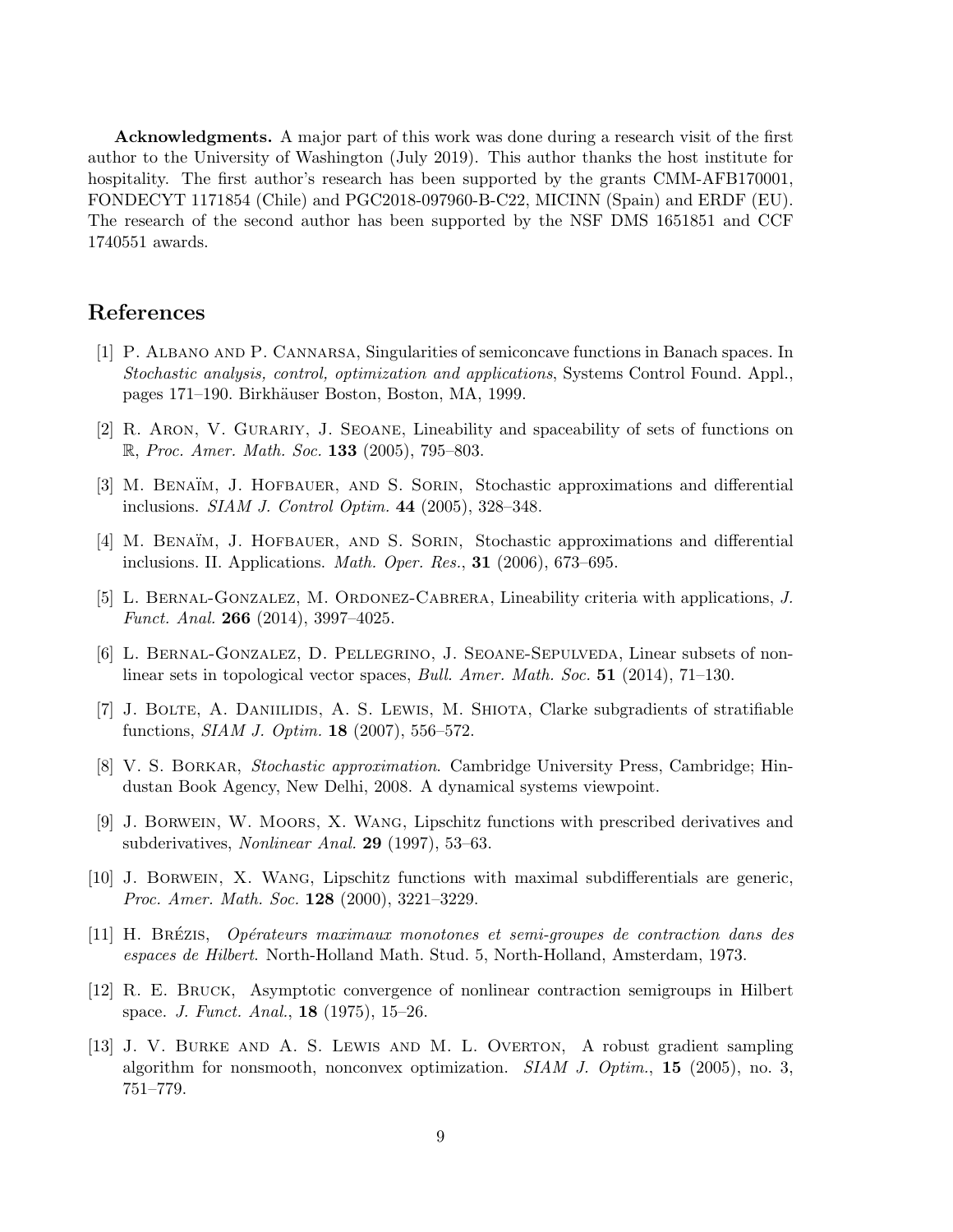- [14] F. Clarke, Optimization and Nonsmooth Analysis, Wiley-Interscience, 1991.
- [15] M. CSÖRNYEI, D. PREISS, J. TISER, Lipschitz functions with unexpectedly large sets of nondifferentiability points, *Abstr. Appl. Anal.* **2005** (2005), 361–373.
- [16] A. DANIILIDIS, G. FLORES, Linear structure of functions with maximal Clarke subdifferential, *SIAM J. Optim.* **29** (2019), 511–521.
- [17] D. DAVIS, D. DRUSVYATSKIY, S. KAKADE, AND J. D. LEE, Stochastic subgradient method converges on tame functions, Foundations of Computational Mathematics (to appear).
- [18] J.C. Duchi and F Ruan, Stochastic methods for composite optimization problems. Preprint 2017 (arXiv:1703.08570).
- [19] M. Dymond, V. Kaluˇza, Highly irregular separated nets, Preprint 2019 (arXiv:1903.05923).
- [20] I. EKELAND, G. LEBOURG, Generic differentiability of Lipschitzian functions, Trans. Amer. Math. Soc. **256** (1979), 125–144.
- [21] P. H. ENFLO, V. GURARIY, J. SEOANE-SEPÚLVEDA, Some results and open questions on spaceability in function spaces, *Trans. Amer. Math. Soc.* **366** (2014), 611–625.
- [22] Yu M. Ermoliev and V. I. Norkin, Solution of nonconvex nonsmooth stochastic optimization problems. Cybernetics and Systems Analysis, 39 (2003), 701–715.
- [23] Yu M. Ermoliev and V. I. Norkin and R. J.-B. Wets, The minimization of semicontinuous functions: mollifier subgradients. SIAM J. Control Optim., 33 (1995), 149–167.
- [24] V. GURARIY, Subspaces and bases in spaces of continuous functions. (Russian) Dokl. Akad. Nauk SSSR 167 (1966), 971–973.
- [25] A. D. IOFFE, An invitation to tame optimization.  $SIAM J.$  Optim., 19 (2008), 1894–1917.
- [26] A. D. IOFFE, Variational analysis of regular mappings. Springer Monographs in Mathematics. Springer, Cham, 2017.
- [27] R. Kirk, Sets which split families of measurable sets, Amer. Math. Monthly 79 (1972), 884–886.
- [28] L. Ljung, Analysis of recursive stochastic algorithms. IEEE Transactions on Automatic Control, **22** (1977), 551–575.
- [29] S. Majewski, B. Miasojedow, and E. Moulines, Analysis of nonsmooth stochastic approximation: the differential inclusion approach. Preprint arXiv:1805.01916, 2018.
- [30] R. Mifflin, Semismooth and semiconvex functions in constrained optimization. SIAM J. Control Optimization, 15 (1977), 959–972.
- [31] Y. Nesterov and V. G. Spokoiny, Random Gradient-Free Minimization of Convex Functions. Foundations of Computational Mathematics, 17 (2017), 527–566.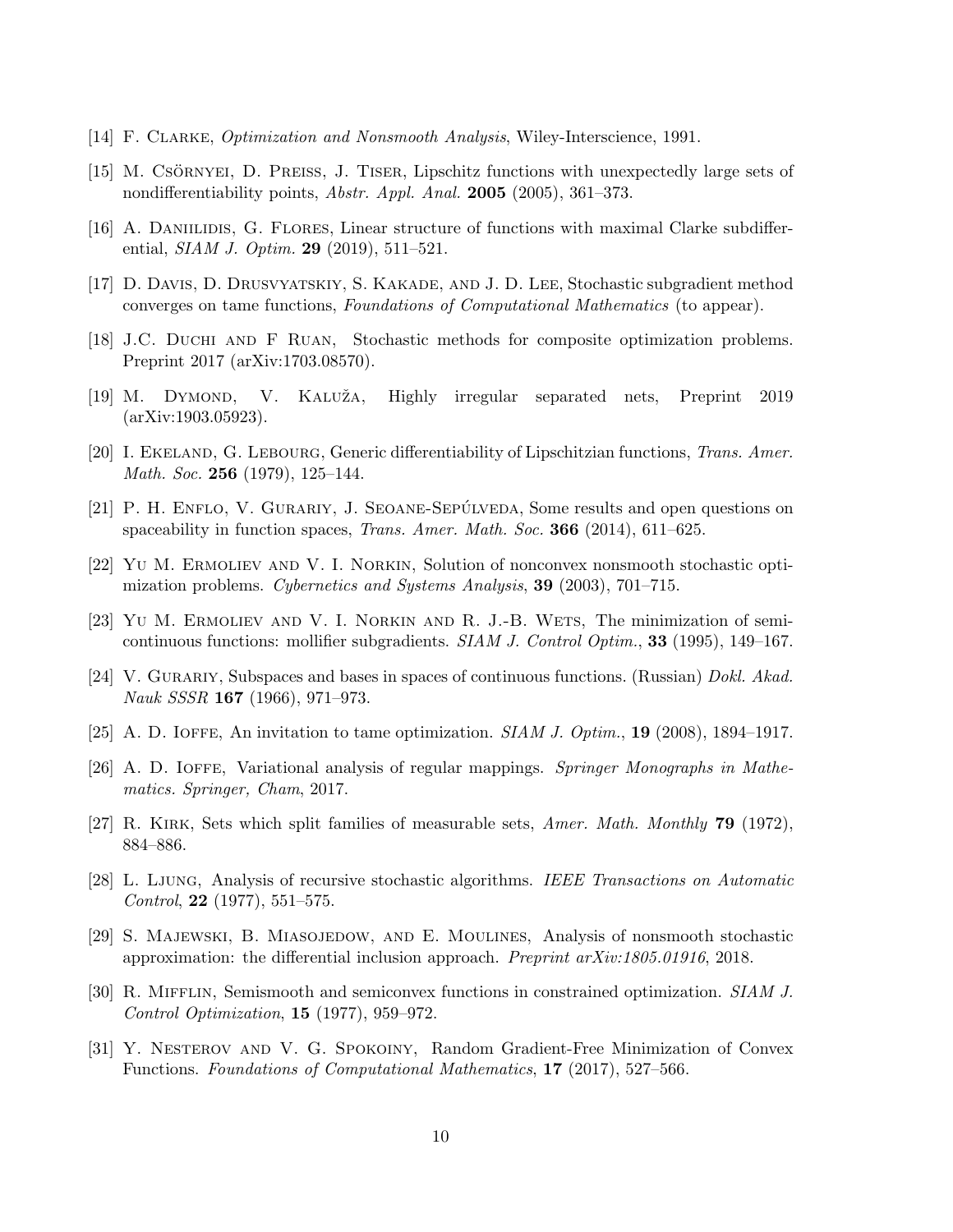- [32] E. A. Nurminskii, The quasigradient method for the solving of the nonlinear programming problems. Cybernetics, 9 (1973), 145–150.
- [33] VI NORKIN, Nonlocal minimization algorithms of nondifferentiable functions. Cypernetics and Systems Analysis 14 (1978), 704–707.
- [34] R. A. Poliquin and R. T. Rockafellar, Amenable functions in optimization. In Nonsmooth optimization: methods and applications (Erice, 1991), pages 338–353. Gordon and Breach, Montreux, 1992.
- [35] R.A. Poliquin and R.T. Rockafellar, Prox-regular functions in variational analysis. Trans. Amer. Math. Soc., 348 (1996), 1805–1838.
- [36] R T. Rockafellar, Favorable classes of Lipschitz continuous functions in subgradient optimization. IIASA Working Paper, IIASA, Laxenburg, Austria: WP-81-001, 1981.
- [37] R. T. ROCKAFELLAR, Clarke's tangent cones and the boundaries of closed sets in  $\mathbb{R}^n$ , Nonlinear Anal., 3 (1979), 145–154.
- [38] S. Rolewicz, On paraconvex multifunctions. In Third Symposium on Operations Research (Univ. Mannheim, Mannheim, 1978), Section I, volume 31 of Operations Res. Verfahren, pages 539–546. Hain, Königstein/Ts., 1979.

Aris Daniilidis

DIM–CMM, UMI CNRS 2807 Beauchef 851, FCFM, Universidad de Chile

E-mail: arisd@dim.uchile.cl; http://www.dim.uchile.cl/∼arisd

Research supported by the grants: CMM AFB170001, FONDECYT 1171854 (Chile), PGC2018-097960-B-C22 (Spain and EU).

Dmitriy Drusvyatskiy

Department of Mathematics, University of Washington Seattle, WA 98195 E-mail: ddrusv@uw.edu; www.math.washington.edu/∼ddrusv

Research supported by the NSF DMS 1651851 and CCF 1740551 awards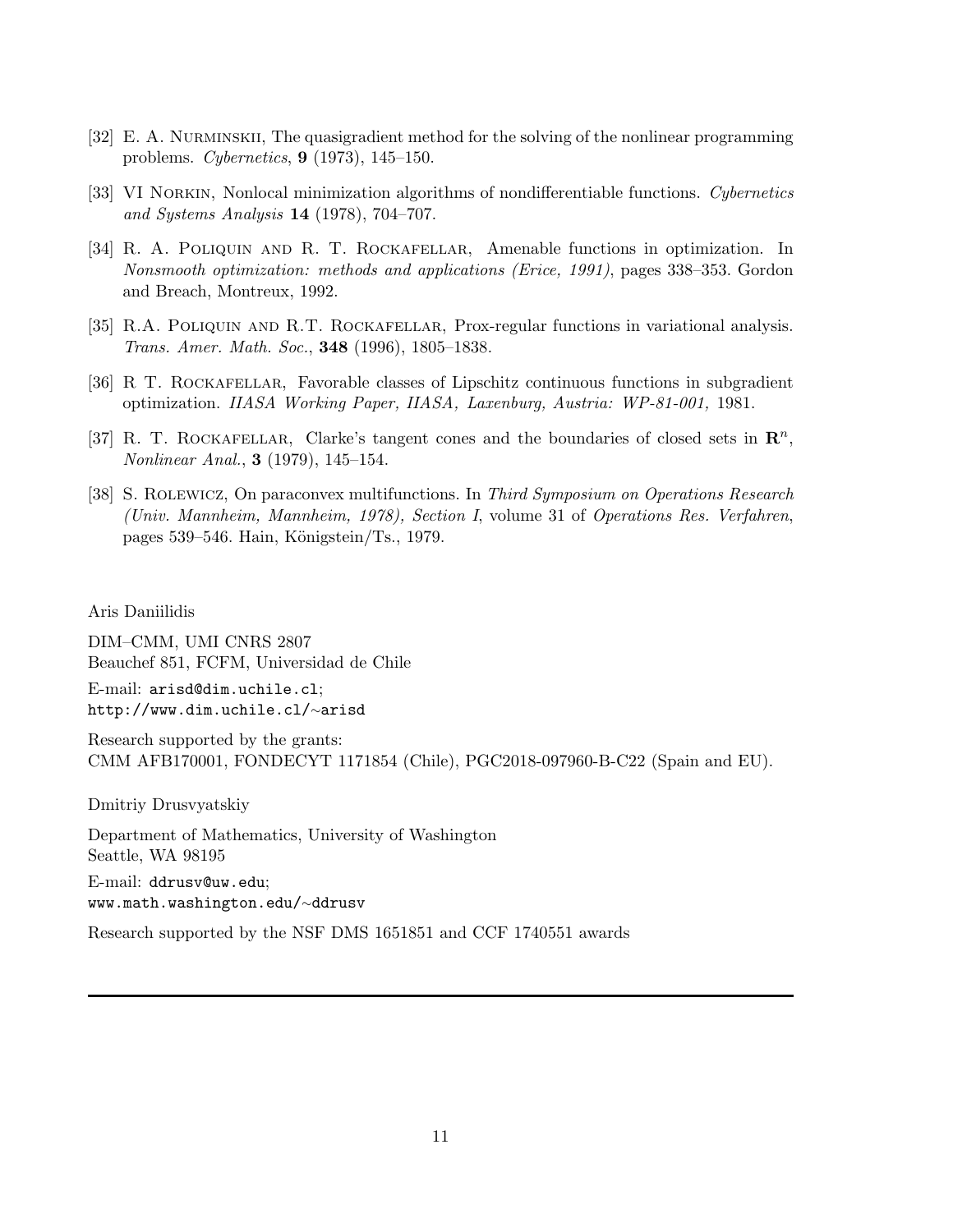# Appendix: Proof of Lemma 2

We will first need the following lemma, outlining a standard construction of a fat Cantor set. We will impose an extra property to this construction, which will play a key role in establishing Lemma 2.

**Lemma 7** ( $\alpha$ -fat Cantor set with attributes). Fix any  $\alpha \in (0,1)$ . Then for every interval  $I = [a, b] \subset \mathbb{R}$  there exists an  $\alpha$ -fat Cantor subset  $\mathcal{F}_{\alpha}(I) \subset I$ , that is, a Cantor-type set of total measure

$$
m(\mathcal{F}_{\alpha}(I)) = \alpha m(I).
$$

Moreover, for any  $\frac{1}{2} < \lambda < 1$ , taking  $\alpha > \frac{3\lambda}{2+\lambda}$  we ensure that

$$
m(\mathcal{F}_{\alpha}(I) \cap [a, x]) \ge \lambda \cdot m([a, x]), \quad \text{for all } x \in [a, b]. \tag{21}
$$

Proof. The construction is standard and is sketched for the reader's convenience. Fix any  $\alpha \in (0,1)$ . Let us denote  $I^0 = (a, b), \ell_0 = m(I^0) = b - a$  and let us set:

$$
\delta_0 := \left(\frac{1-\alpha}{2}\right) \cdot \ell_0 > 0. \tag{22}
$$

We shall construct the fat-Cantor set by removing, successively, countably many intervals, indexed by a dyadic tree. To this end, we start by removing from our initial set  $I^0$  the interval

$$
\Delta^0 := \left[\frac{b+a-\delta_0}{2}, \frac{b+a+\delta_0}{2}\right],
$$

that is, an interval of length  $\delta_0$  centered at  $\frac{a+b}{2}$  (the midpoint of  $I^0$ ). Then from each of the two remaining intervals  $I_0^1 := (a, \frac{b+a-\delta_0}{2})$  and  $I_1^1 := (\frac{b+a+\delta_0}{2}, b)$  we subtract intervals  $\Delta_0^1$  and  $\Delta_1^1$  of length

$$
\delta_1 := \frac{1}{2} \cdot \frac{\delta_0}{2} \tag{23}
$$

centered at the midpoints of  $I_0^1$  and  $I_1^1$  respectively. Setting

$$
m(I_0^1) = m(I_1^1) := \ell_1 = \frac{\ell_0 - \delta_0}{2}
$$

we observe that

$$
\frac{m(\Delta^0)}{m(I^0)} = \frac{\delta_0}{\ell_0} = \frac{1-\alpha}{2} \quad \text{and} \quad \frac{m(\Delta_i^1)}{m(I_i^1)} = \frac{\delta_1}{\ell_1} = \frac{(\delta_0/4)}{(\ell_0 - \delta_0)/2} = \frac{1}{2} \left( \frac{1-\alpha}{1+\alpha} \right), \quad \text{for } i \in \{0, 1\},
$$

and consequently

$$
\frac{m(\Delta_i^1)}{m(I_i^1)} = \left(\frac{1}{1+\alpha}\right) \frac{m(\Delta^0)}{m(I^0)} < \frac{m(\Delta^0)}{m(I^0)}, \quad \text{for } i \in \{0, 1\}.\tag{24}
$$

The above relation reveals that in the second step, we subtract a proportionally smaller part of each of the intervals  $I_i^1$ ,  $i \in \{0,1\}$ , compared with what we subtract from  $I^0$  in the first step.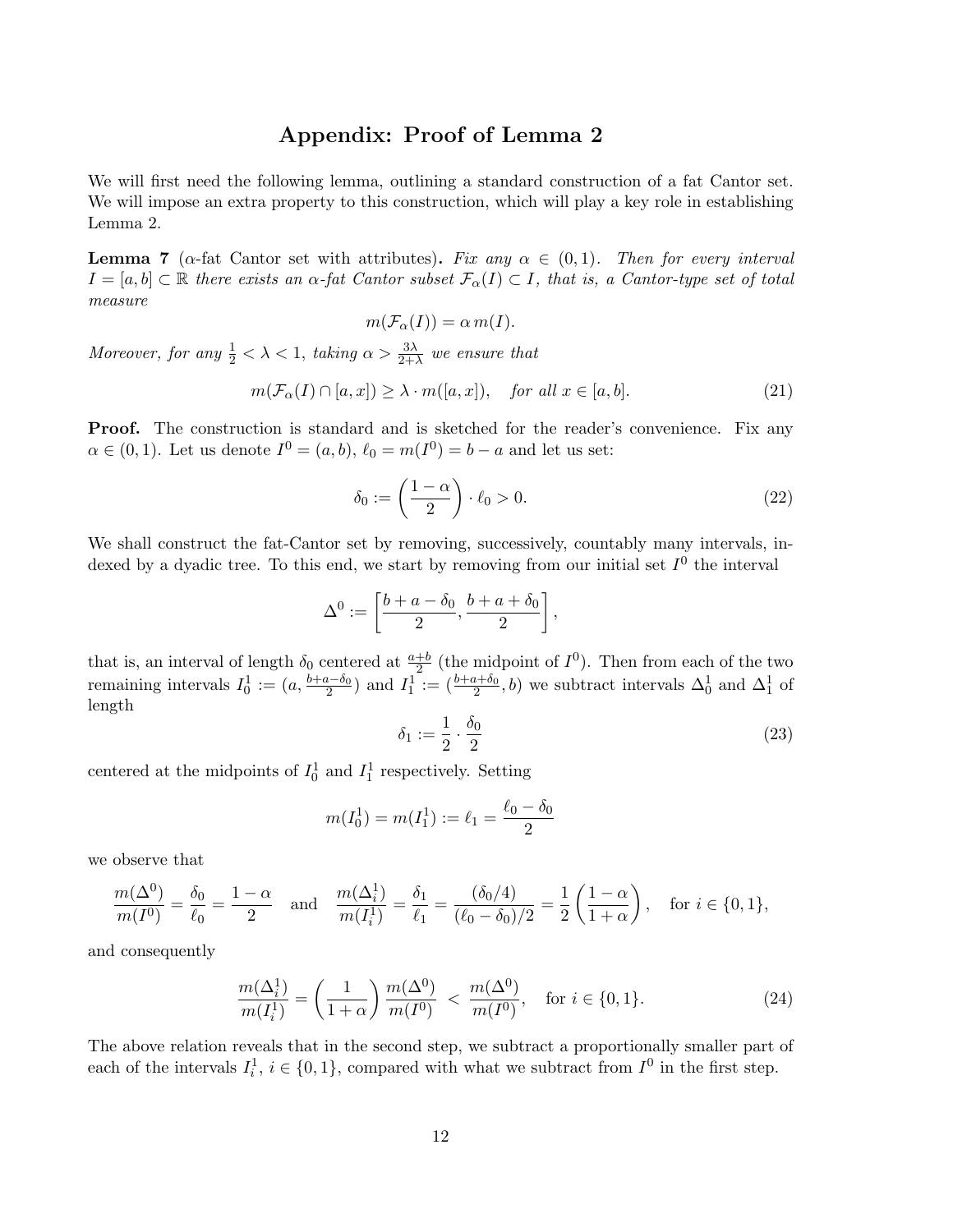After the second step, we obtain four intervals  $I_j^2$ ,  $j \in \{0, 1, 2, 3\}$ , of length

$$
m(I_j^2) := \ell_2 = \frac{\ell_1 - \delta_1}{2}
$$
, for  $j \in \{0, 1, 2, 3\}$ .

Then for  $j \in \{0, 1, 2, 3\}$ , we subtract from the interval  $I_j^2$ , an interval  $\Delta_j^2$  of length

$$
\delta_2 = \frac{1}{2} \cdot \frac{\delta_1}{2} = \frac{1}{2^2} \cdot \frac{\delta_0}{2^2}
$$

centered at the midpoint of  $I_j^2$ . Notice that for all  $i \in \{0,1\}$  and  $j \in \{0,1,2,3\}$  we have:

$$
\frac{m(\Delta_j^2)}{m(I_j^2)} = \frac{\delta_2}{\ell_2} = \frac{(\delta_1/4)}{(\ell_1 - \delta_1)/2} < \frac{\delta_1}{\ell_1} = \frac{m(\Delta_i^1)}{m(I_i^1)}.
$$

We continue by induction, subtracting at the step n intervals  $\Delta_k^n$ ,  $k \in \{0, 1, ..., 2^n-1\}$ , of length

$$
\delta_n=\frac{1}{2}\cdot\frac{\delta_{n-1}}{2}=\frac{1}{2^n}\cdot\frac{\delta_0}{2^2}
$$

centered at the midpoints of the intervals  $I_k^n$ , where  $m(I_k^n) = \ell_n = (\ell_{n-1} - \delta_{n-1})/2$ , so that for all  $k' \in \{0, 1, \ldots, 2^{n-1} - 1\}$  and  $k \in \{0, 1, \ldots, 2^n - 1\}$  we have:

$$
\frac{m(\Delta_k^n)}{m(I_k^n)} = \frac{\delta_n}{\ell_n} = \frac{(\delta_{n-1}/4)}{(\ell_{n-1} - \delta_{n-1})/2} < \frac{\delta_{n-1}}{\ell_{n-1}} = \frac{m(\Delta_{k'}^n)}{m(I_k^n)}.\tag{25}
$$

The above relation says that at the step  $n \geq 2$  we remove a proportionally smaller part of each of the intervals  $I_k^n$ ,  $k \in \{0, 1, \ldots, 2^n - 1\}$ , compared to what we did in the previous step to the intervals  $I_{k'}^n, k' \in \{0, 1, \ldots, 2^{n-1} - 1\}.$ 

Let now  $\mathcal{F}_{\alpha}(I)$  be the complement of the union of all extracted intervals. Clearly  $\mathcal{F}_{\alpha}(I)$  cannot contain any interval (*i.e.* it is a Cantor-type set), and in view of  $(22)$  its total length is

$$
m(\mathcal{F}_{\alpha}(I)) = m(I) - \left(\delta + 2(\frac{1}{2}\cdot\frac{\delta}{2}) + 2^{2}(\frac{1}{2^{2}}\cdot\frac{\delta}{2^{2}}) + \dots\right) = m(I) - \delta \sum_{n\geq 0} \frac{1}{2^{n}} = \alpha m(I).
$$

It remains to prove that (21) holds. To this end, we start by treating the case  $x \in [a, b] \setminus \mathcal{F}_{\alpha}(I)$ . Let us first assume

$$
x \in \Delta^0 := \left[\frac{b+a-\delta_0}{2}, \frac{b+a+\delta_0}{2}\right].
$$

In this case (which is the less favorable case) we have:

$$
m([a,x]) \le \frac{b-a+\delta_0}{2} = \frac{\ell_0+\delta_0}{2} \quad \text{and} \quad m(\mathcal{F}_\alpha(I) \cap [a,x]) = \frac{m(\mathcal{F}_\alpha(I))}{2} = \frac{\alpha \ell_0}{2} \tag{26}
$$

therefore (21) holds for  $\alpha > 3\lambda(2+\lambda)^{-1}$ .

Assume now that  $x \in \Delta_0^1 \cup \Delta_1^1$ . By construction, using (22), (23) and (24), we deduce that for  $i \in \{0,1\}$ , the set  $\mathcal{F}_{\alpha}(I^0) \cap I_i^1$  is an  $\alpha_1$ -fat Cantor set in  $I_i^1$ , denoted  $\mathcal{F}_{\alpha_1}(I_i^1)$ , where  $\alpha_1$  satisfies:

$$
\frac{1-\alpha_1}{2} := \frac{\delta_1}{\ell_1} = \left(\frac{1}{1+\alpha}\right) \left(\frac{\delta_0}{\ell_0}\right) = \left(\frac{1}{1+\alpha}\right) \left(\frac{1-\alpha}{2}\right) \quad \text{yielding that} \quad \alpha_1 = \frac{2\alpha}{1+\alpha} > \alpha.
$$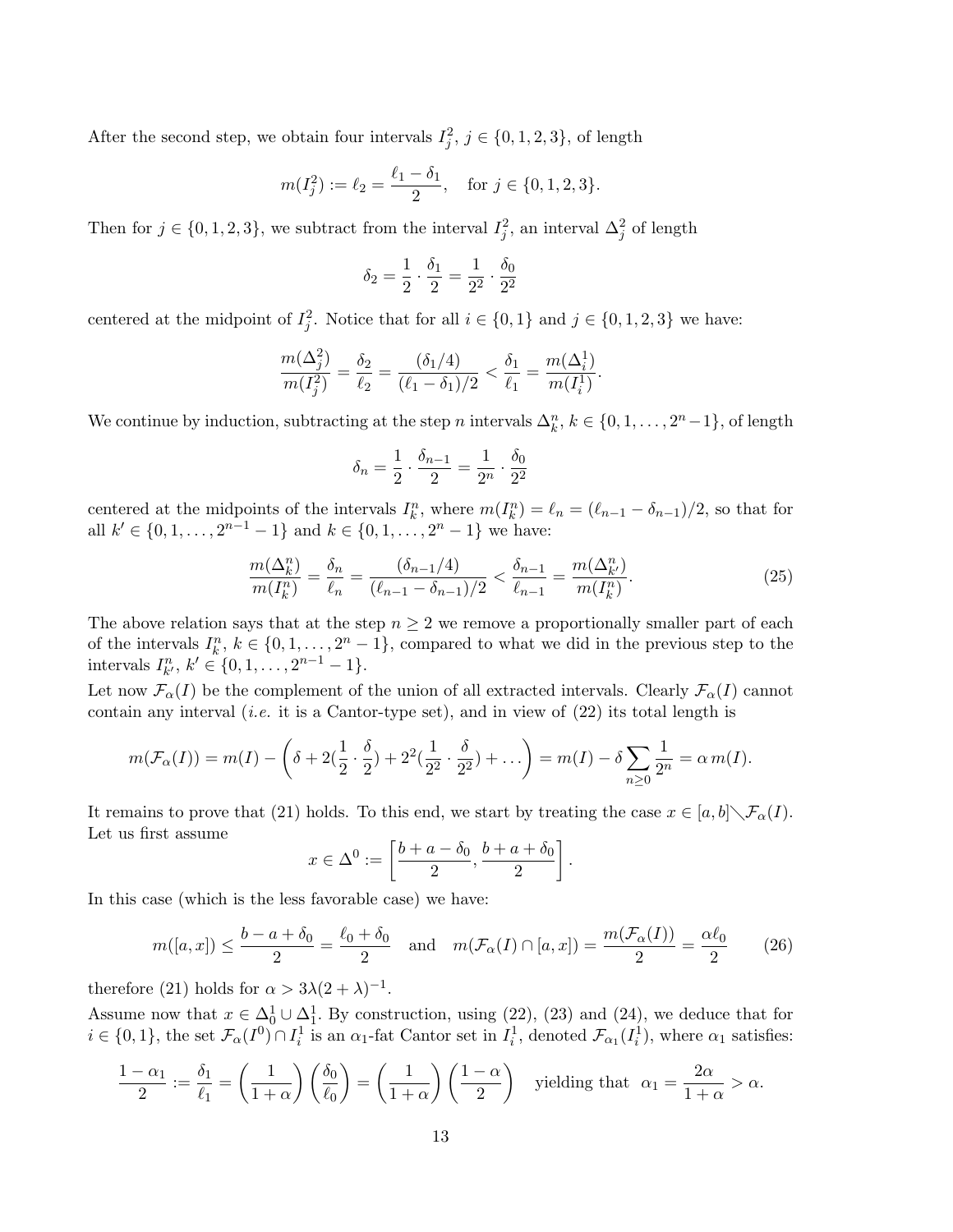The above guarantees that for  $x \in \Delta_0^1 \subset I_0^1 = \left( a, \frac{b+a-\delta_0}{2} \right)$  we have

$$
m(\mathcal{F}_{\alpha}(I^0) \cap [a, x]) = m(\mathcal{F}_{\alpha_1}(I_i^1) \cap [a, x]) \ge \lambda \cdot m([a, x])
$$

by the previous step. If now

$$
x \in \Delta_1^1 \subset I_1^1 = (\frac{b+a+\delta_0}{2}, b)
$$

then by (26) and the fact that  $\mathcal{F}_{\alpha_1}(I_1^1) := \mathcal{F}_{\alpha}(I^0) \cap I_1^1$  is an  $\alpha_1$ -fat Cantor set in  $I_1^1$  with  $\alpha_1 > \alpha$ we deduce:

$$
m(\mathcal{F}_{\alpha}(I^0) \cap [a, x]) = \frac{m(\mathcal{F}_{\alpha}(I))}{2} + m\left(\mathcal{F}_{\alpha_1}(I_1^1) \cap \left[\frac{b+a+\delta_0}{2}, x\right]\right)
$$
  

$$
\geq \lambda \cdot \left(m\left(\left[a, \frac{b+a+\delta_0}{2}\right]\right) + m\left(\left[\frac{b+a+\delta_0}{2}, x\right]\right)\right),
$$

that is (21) holds. Continuing like this, we deduce that (21) holds for all  $x \in [a, b] \setminus \mathcal{F}_{\alpha}(I)$ . Let now  $x \in \mathcal{F}_{\alpha}(I)$ . Then there exists  $\{x_n\} \subset [a, b] \setminus \mathcal{F}_{\alpha}(I)$  with  $\{x_n\} \to x$ . Then by (21) we have

$$
m(\mathcal{F}_{\alpha}(I^0) \cap [a, x_n]) \geq \lambda \cdot m([a, x_n])
$$
 for all  $n \geq 1$ .

The result follows by passing to the limit as  $n \to \infty$ . The proof is complete.

We are now ready to complete the proof of Lemma 2.

**Proof of Lemma 2.** Let us fix  $\lambda \in \left(\frac{1}{2}\right)$  $(\frac{1}{2}, 1)$  and choose  $\alpha, \theta < 1$  (close to 1) such that

$$
\alpha \cdot \theta > \lambda
$$
 and  $\alpha > 3\lambda(2+\lambda)^{-1}$ .

For any interval  $I = [a, b]$ , we set

$$
I^+ := [a, a + \theta(b - a)] \text{ and } I^- := [a + \theta(b - a), b]
$$

and we define the operators:

- $\mathcal{T}(I) := \mathcal{F}_{\alpha}(I^+)$  (partial  $\alpha$ -fat Cantor subset of I of measure  $\alpha \cdot \theta \cdot m(I)$ ), and
- $\mathcal{N}(I) = \mathcal{F}_{\frac{1}{2}}(I^-)$  (partial  $\frac{1}{2}$ -fat Cantor subset of I of measure  $\frac{1}{2}(1-\theta)m(I)$ ).

Notice that it is sufficient to construct  $A_0 \subset [0,1]$  (splitting the family of intervals of  $(0,1)$ ) satisfying (5) for  $x \in [0, 1)$ . Indeed, translating the construction by n we obtain  $A_n \subset [n, n+1)$ and we observe that the set  $A = \bigcup_n A_n$  has the desired property.

To this end, set  $I_0 = [0, 1]$  and consider an enumeration  $\{I_n\}_{n\geq 1}$  of all strict subintervals  $I_n := [p_n, q_n]$  of  $[0, 1]$  with rational endpoints  $p_n, q_n \in \mathbb{Q}$ . Set further  $T_0 := \mathcal{T}(I_0)$  and  $N_0 :=$  $\mathcal{N}(I_0)$  and notice that  $(T_0 \cup N_0)$  contains no intervals. Let  $I_1 := (p_1, q_1)$  be the first interval of the above enumeration. Then there exists a subinterval  $I'_1 = [p'_1, q'_1]$  of  $I_1$  contained in  $I_0 \setminus (T_0 \cup N_0)$ . We set  $T_1 = \mathcal{T}(I'_1)$  and  $N_1 = \mathcal{N}(I'_1)$ . Similarly, we find a subinterval  $I'_2 \subset I_2$ contained in

$$
I_0 \diagdown [ (T_0 \cup T_1) \cup (N_0 \cup N_1)]
$$